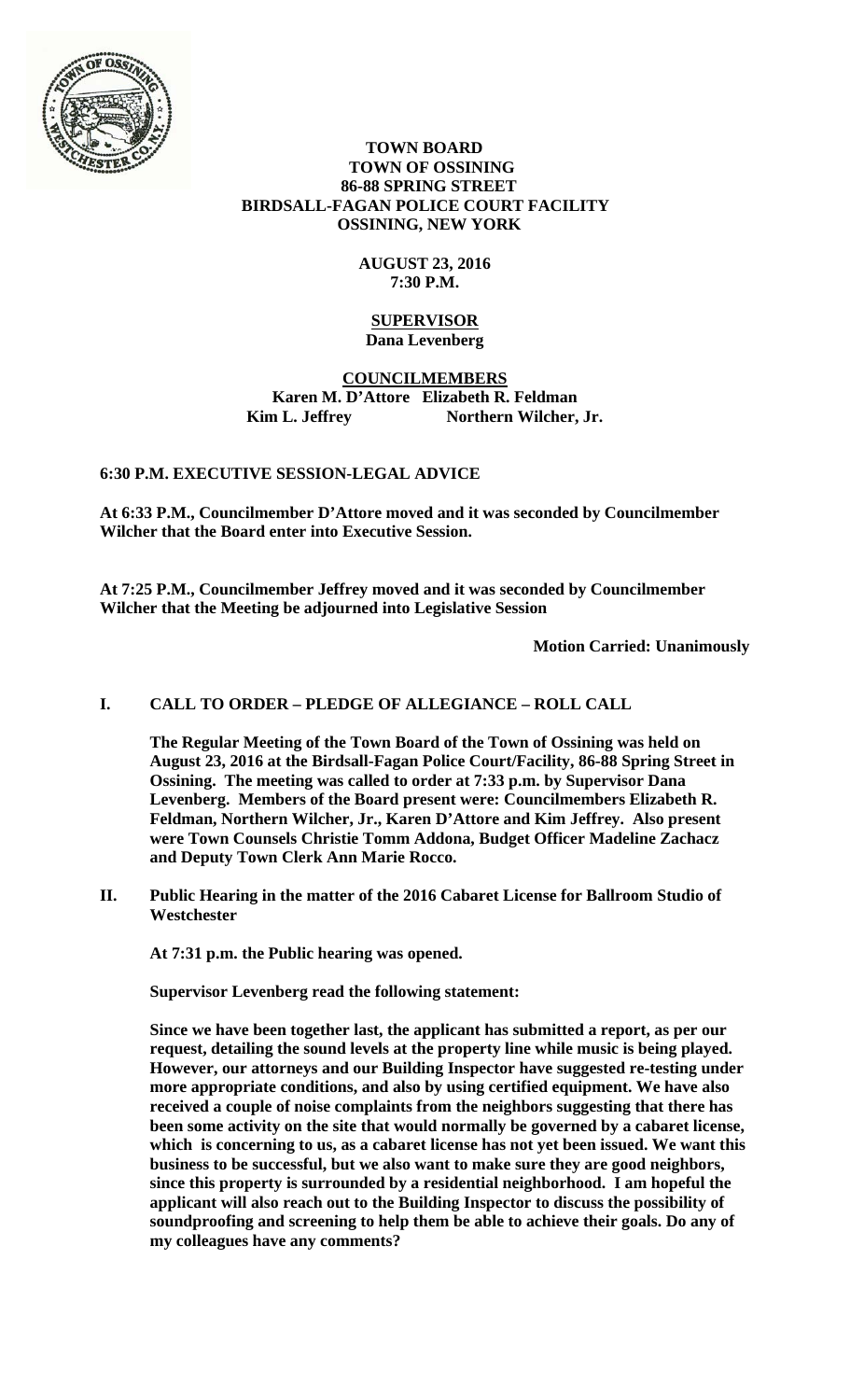**Councilmember Jeffrey had some clarification questioned and wanted to know what the Ballroom does.** 

**Ms. Barbara Antes owner of the Ballroom stated that they have been in business 17 years. They teach lessons all day long 7 days per week. The parties that they have are geared towards senior citizens. They don't host wild events. Ms. Antes stated that they applied for a wine and beer license for a private club. The Building Inspector signed off on the cabaret application. The person who did the sound test did a comprehensive study. Ms. Antes would like her cabaret license approved because she would like to continue doing business.** 

**Councilmember Jeffrey explained that there have been some noise complaints from the establishment between 11:00 p.m and 1:00 a.m. How do we balance your business with the surrounding residents?** 

**Ms. Antes explained that she has spoken to businesses in her neighborhood and they have regularly received complaints about noise from these residents.** 

**Supervisor Levenberg suggested that sound should be checked with certified equipment in the evening.** 

**Co-owner explained that no one explained to them that the sound check should be checked at night. The problem is that the cabaret is linked to the liquor license.** 

**Ms. Antes explained that they are making an effort to ensure that the noise level is not loud.** 

**Supervisor Levenberg suggested a provisional cabaret license for three months and in the meantime work with the building inspector and are addressing the issues that we have discussed.** 

**Ms. Antes was in agreement with this.** 

**All members of the Board were in agreement with this.** 

**At 7:47 p.m. Councilmember D'Attore moved and it was seconded by Councilmember Wilcher that the Public Hearing be closed.** 

 **Motion Carried: Unanimously** 

**At 7:48 P.M., Councilmember Jeffrey moved and it was seconded by Councilmember D'Attore that the Public Hearing be opened** 

 **Motion Carried: Unanimously** 

**Town Counsel Christie Tomm Addona advised that the Board can adopt the provisional license during the legislative session.** 

**Supervisor Levenberg was in agreement.** 

**Ms. Antes explained that she will continue to sound proof the establishment.** 

**Supervisor Levenberg questioned the time of the Cabaret.** 

**Ms. Antes said they would comply with what the Board wants.** 

**At 7:51 p.m. Councilmember D'Attore moved and it was seconded by Councilmember Jeffrey that the Public Hearing be closed.** 

 **Motion Carried: Unanimously**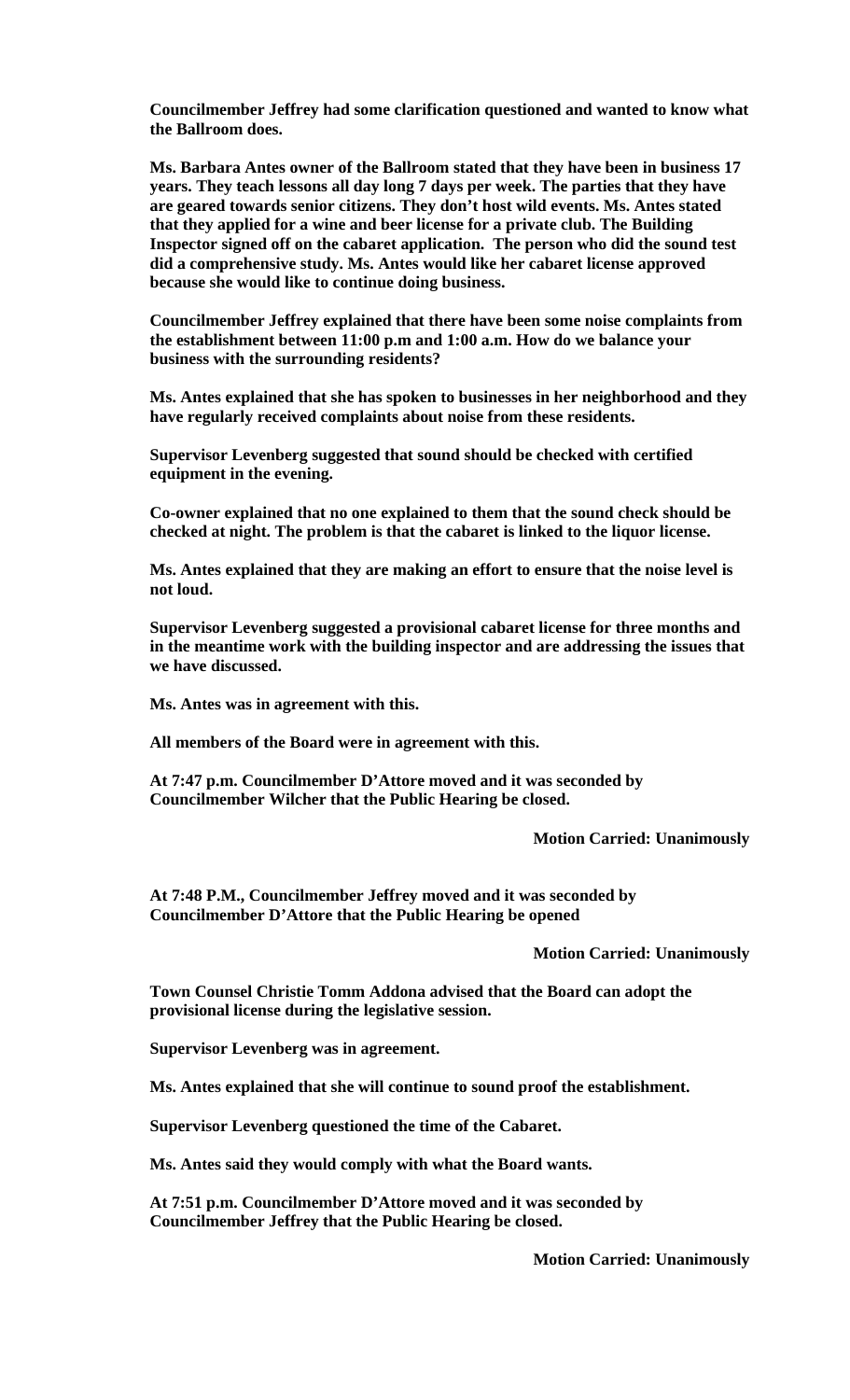### **III. ANNOUNCEMENTS**

**Supervisor Levenberg announced the following:** 

**We have had an awesome summer here in the Town of Ossining, thanks in large part to our Ossining Waterfront Concert Series at Engel Park. Our last concert of the season will take place this Friday night It will start a little early, at 6:00 pm with a musical showcase of students from the Mike Risko School of Music, Followed at 7pm with Ossining's Own The Old Mill Singers and a DJ dance party at 8:30 with DJ Johnny G. Come down and say goodbye to Summer 2016 in style! A big thanks is due to Chris Soi, our Superintendent of Recreation, along with our fantastic Parks staff, for making these events possible and thinking fast in bad weather. We have plentiful recreation opportunities in Ossining year-round: please keep an eye out for the Fall 2016 Recreation brochure, which is posted on both the Village and the Town website.** 

After sending out our mailing on August 8<sup>th</sup>, we have received over 60 applications **for the property tax "phase in". We sent a copy of the application to all 572 property owners who our Assessor believes, based on their change in assessment, may be eligible to apply. If you want to know more about the "phase in" you can find the application on the Town website, or hard copies at 16 Croton Avenue. If you plan to apply, please don't forget that the deadline for the application and all backup documents is September 15th, 2016 at 4:30 P.M. No applications will be accepted after this date.** 

**I am proud to share that the Town held a very successful foreclosure auction on August 10th, where four properties were auctioned, with many of the successful bidders being current Ossining residents, with the closing set for September 27th. While auctioning off our foreclosed properties is not a pleasant point to reach, it is one that is necessary in order to protect all of our taxpayers. I want to thank our Receiver of Taxes Gloria Fried and her staff for doing their best to limit the number of properties we have to auction, and then getting good bidders in to cover all the unpaid taxes and expenses, and on a job well done. Gloria will be attending our**  September 6<sup>th</sup> Work Session to update the Board on the auction process. Also on September 6<sup>th</sup>, our Superintendent of Highways Michael G. O'Connor will be **making a presentation about the roads throughout the Unincorporated Area that he believes should be next up for paving. The Town paved six roads in 2015, which was funded primarily by CHIPS funding and a small transfer from fund balance. However, that work exhausted most of our CHIPS reserves and we need to think of some creative ways to get some more roads done soon. We look forward to working together with Michael to develop a schedule for the roads that most need repaving,**  and we hope to start that process at the September 6<sup>th</sup> meeting.

**I want to remind everyone that this Board will not be meeting next week, as August**  30<sup>th</sup> is a 5<sup>th</sup> Tuesday. The Work Session on September 6<sup>th</sup> will take place at 16 **Croton Avenue at 7:30PM.** 

**Additionally, I want to mention about some very important upcoming events: We have an important notice for swimmers and boaters who visit the Croton River. Beginning at noon on Tuesday, August 30th, the DEC will be applying aquatic herbicide to stop the growth of hydrilla verticillata, an invasive species of aquatic plant that has become increasingly more prevalent in the Croton River. This pesticide application will last for 24 hours, during which time, fishing and/or fish consumption is prohibited. Swimming and bathing will be prohibited for 24 hours after the treatment ends, the irrigation or spraying of agricultural crops is prohibited for 7 days after the treatment ends, and livestock watering will be prohibited for 14 days after the treatment ends.** 

**The Greater Ossining Chamber of Commerce is hosting Lobster Fest at Engel Park this Saturday, August 27th from 5-9. You can register on the Chamber's website. It has outgrown its previous location at the Ossining Boat and Canoe Club. It's a great**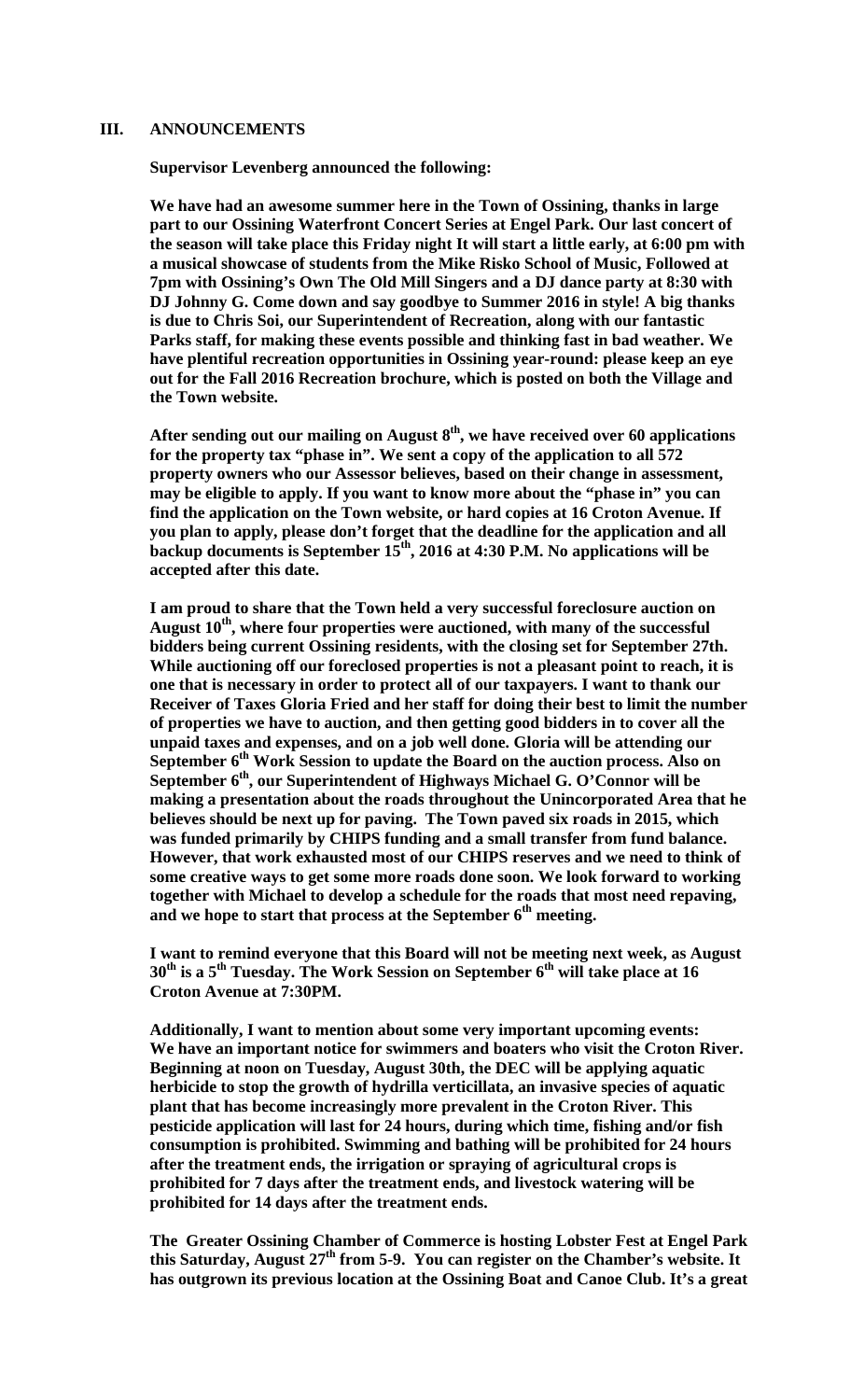**event on the beautiful Hudson so I encourage you to sign up early and show up early.** 

**Another important event coming up is Senior Law Day on Monday, September 12th. The Ossining Public Library will host workshops between 10:00 A.M. and 1:00 P.M. to help our seniors and their caregivers to learn about Medicare (Spanish), housing options (English), scams and frauds that target seniors (English), and estate planning (Spanish). The workshop is free, but all participants must register by September 2nd. Please call the OPL at (914) 941-2416.** 

**Finally, please mark your calendars for Westchester Collaborative Theater's 2016**  fundraiser Summer Gala on September 17<sup>th</sup>, which will take place at Shattemuc **Yacht Club between 7:00 P.M. and 10:00 P.M. Come down and support the arts in your community! Visit www.wctheater.org for more details.** 

### **IV. LIAISON REPORTS**

### **V. DEPARTMENTAL REPORTS**

**Adjournment-Work Session at 8:04 p.m. Councilmember D'Attore moved and it was seconded by Councilmember Wilcher that the meeting be adjourned into work session.** 

 **Motion Carried: Unanimously** 

**· Donation by Briarcliff Little League for field clay at Ryder Park** 

**Supervisor Levenberg stated that we have four items on our Work Session agenda this evening, beginning with the consideration of an offer made by the Briarcliff Little League to donate a set sum for the purchase of clay and bases for the field that they primarily use at Ryder Park. We are not going to be voting on this tonight because we are still waiting to hear from Briarcliff regarding the price. Supervisor Levenberg stated that we need a clear understanding from Briarcliff and the Board will not be voting on this tonight.** 

**All members of the Board were in agreement with this.** 

**Discussion of Capital Project Priorities for Parks** 

**Supervisor Levenberg stated that the next item on our agenda takes a look back at a presentation we had in late July about capital projects in our Town Parks and Dale Cemetery. We presented several projects to the Town Board and it was a lot to digest, so we have asked everyone to take a look at what we've proposed so we can assemble a work schedule and plan for bonding for this much needed capital work to bring our parks back up to their initial grandeur. What we are proposing is dividing the work into 3 phases with common objectives, the first of which is restoring our pavilions and restrooms so that they can be rented by our residents or visitors, and that is the phase we want to discuss with you tonight. Once the Board reviews the scope of what we're calling "Phase 1" and get your blessing to dig deeper, we will get to work on developing price quotes for materials and contractors, which we will hopefully be ready to review with you in early October.** 

**Budget Office Madeline Zachacz presented the following to the Board:** 

#### **Pavilion Work**

- **Engineering of ADA Ramp at Gerlach Park and Cedar Lane from Restrooms to Pavilion**
- **Gerlach Retaining Wall Reconstruction**
- **Excavation of all 3 pavilion floors and Ryder Basketball Court; pour new concrete floors at all 3 pavilions and pour slabs for grills at Gerlach and Cedar Lane**
- **Install drainage around all 3 pavilions**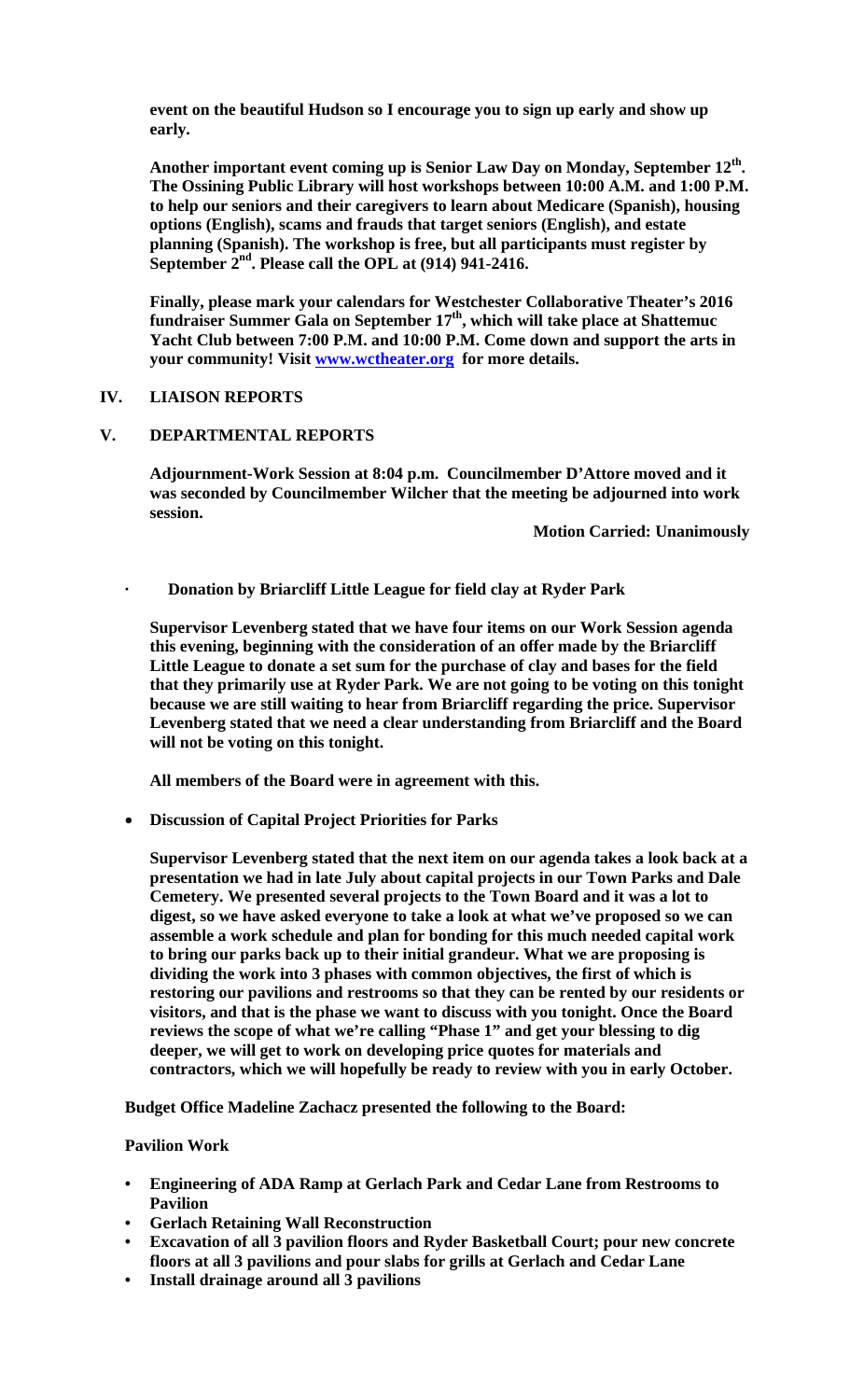- **Reconstruct steps at Ryder Pavilion; install new grills at all 3 pavilions and at Engel Park**
- **Paving around pavilions (plus service road and ADA ramp at Gerlach)**

# **Restroom Work**

- **Purchase new prefab restroom for Cedar Lane Pavilion**
- **Purchase new toilets, sinks and urinals for all park restrooms**
- **Purchase electric hand driers for all park restrooms**
- **Plumbing and electrical work at Gerlach Park restroom**
- **Install 3 remote locking doors and new windows at Gerlach Park restroom**

# **Dale Cemetery Work**

- **House/ Office Rehabilitation**
- **Stone Wall Repairs**
- **Section Signs (complete project)**

# **Equipment**

- **Excavator (Parks & Highway Split)**
- **Bobcat Skid Steer for Parks**
- **New Vehicle for Cemetery Superintendent**
- **Rock Hammer for Cemetery Excavator**
- **60 Inch Tiger for Parks (Trade in oldest Exmark mower)**
- **Plate compactor with water tank for Parks**

**Councilmember Jeffrey wanted confirmation of pricing on the equipment.** 

**Supervisor Levenberg spoke with Deputy Comptroller who suggested possibly compacting the pricing and then phase in the borrowing depending on the needs. Our goal would be to phase this in over the next three years.** 

**Councilmember Jeffrey suggested that we consult with the Rec Advisory Committee regarding the various projects such as the dog park and lighting issue.** 

**Councilmember D'Attore suggested that we put this on the Town website and advice the public of these projects. We may be able to get more civic engagement.** 

**Councilmember Feldman suggests that we have Mario seal the cracks in the pavement. This will extend the life of the pavement.** 

**All members of the Board are in favor of pricing these projects out.** 

**· Coast Guard Request for Anchorage Areas in the Hudson River** 

**Supervisor Levenberg stated that our next topic pertains to a request made to the US Coast Guard from the Maritime Association to delineate 2400 acres of the Hudson River Estuary as an anchorage site for barges. There has been a lot of discussion about this among our residents, on social media, and also between the governing bodies of our neighboring communities. Historic Hudson River Towns brought to our attention, as did Mayor Mike Spano of Yonkers, that we would be most effective by working together to address this topic, which will mean at the very least ensuring that public hearings are held to ensure all sides are heard on this important issue, and also asking**  for the deadline for public comment to be extended from the September 7<sup>th</sup> deadline for **an additional 90 days. While this is a complex issue, at this point, it seems like the approval of these anchorages would take us backwards in terms of cleaning up our river and realizing successful economic development along it. We are asking the Board to approve a resolution in opposition of this request that would give me the authority to write to our elected officials in Congress as well as to the Coast Guard asking for an extension of the public comment period as well as requesting public hearings.**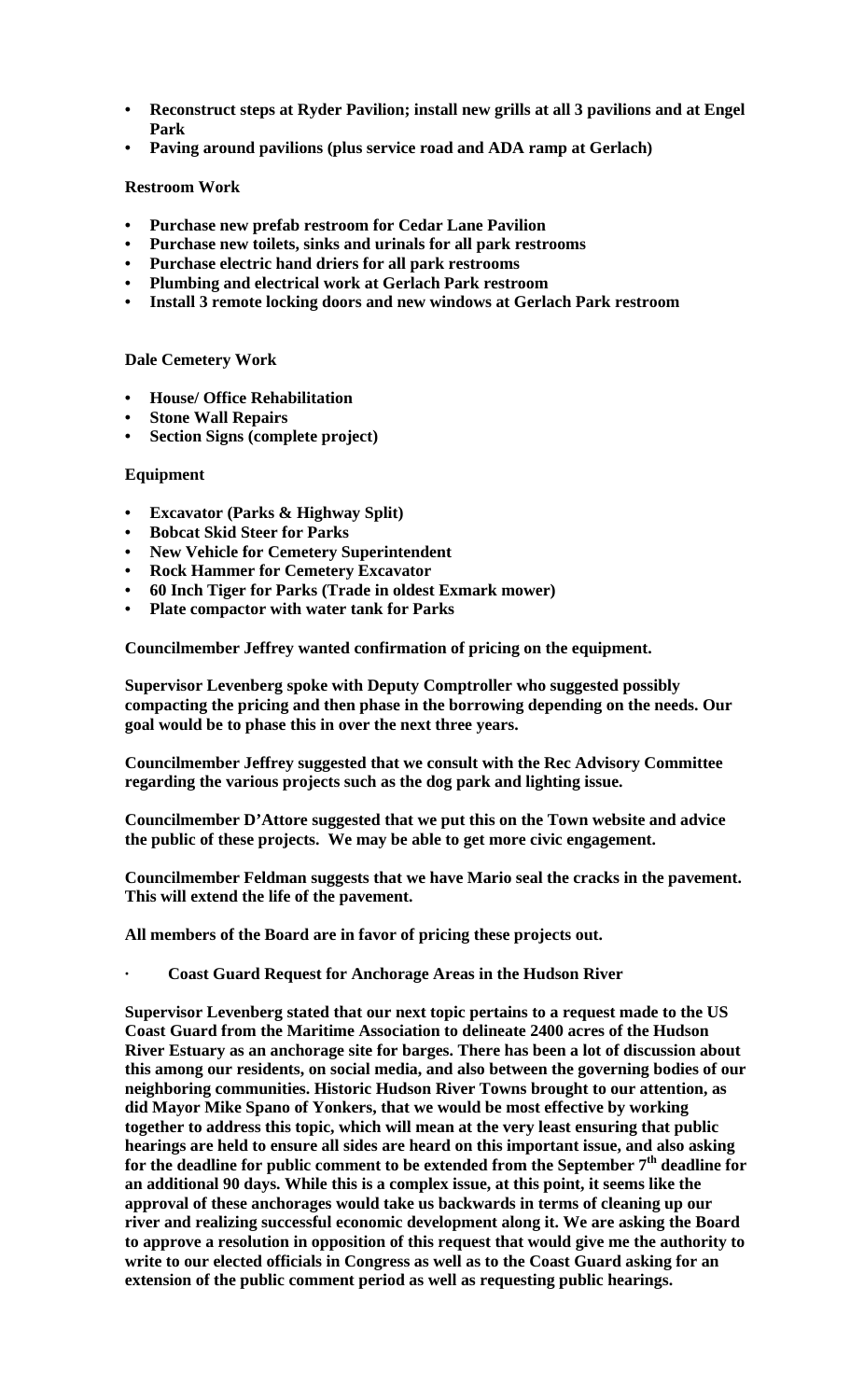**All members of the Board are in agreement with voting in opposition of this request.** 

**· Next Steps in Zoning & Planning Analysis** 

**Finally, as many of you are aware, we instituted a temporary development moratorium in the Town of Ossining that began in early June 2016 that is expected to last four months. We enacted this legislation to give this Board the opportunity to wrap our hands around the recommendations in the Town's Comprehensive Plan through a Planning and Zoning analysis conducted by our Planner, David Stolman of Frederick P. Clark Associates. Mr. Stolman looked at eight potential recommendations from our comprehensive plan and reported back to the Board about which items seemed worthy of pursuing at this time, and the Board directed him to begin composing the Local Law to turn these recommendations into code. Mr. Stolman was unable to join us this evening, but he did provide us with a partial draft to review and discuss as of yesterday.** 

**Supervisor Levenberg suggested that we table this topic until Mr. Stolman is able to discuss this at another meeting.** 

**All members of the Board were in agreement with this.** 

**Adjournment-Legislative Session at 8:54 p.m. Councilmember Feldman moved and it was seconded by Councilmember Jeffrey that the meeting be adjourned into Legislative Session.** 

### **VI. PUBLIC COMMENT ON AGENDA ITEMS**

### **VII. BOARD RESOLUTIONS**

#### **A. Approval of Minutes**

**Councilmember D'Attore moved and it was seconded by Councilmember Wilcher that the following be approved:** 

**Resolved, that the Town Board of the Town of Ossining hereby approves the August 8, 2016, Minutes of the Regular Meeting as presented.** 

> **Motion Carried: 3-2-0 Ayes: D'Attore, Feldman & Wilcher Abstain: Jeffrey & Levenberg**

#### **B. Approval of Voucher Detail Report**

**Councilmember Wilcher moved and it was seconded by Councilmember Feldman that the following be approved:** 

**Resolved, that the Town Board of the Town of Ossining hereby approves the Voucher Detail Report dated August 23, 2016 in the amount of \$314,189.49.** 

 **Motion Carried: Unanimously** 

#### **C. Resolution in Support of Greenway Grant Application**

**Councilmember Wilcher moved and it was seconded by Councilmember Feldman that the following be approved:** 

**WHEREAS, the Town of Ossining is applying to the Hudson River Valley Greenway for a grant under the 2016 Greenway Conservancy Trail Grant Program for a project entitled, Planning for Open Space/Bike Lane/Commerce Connectivity Corridor, to be located in the Town of Ossining, the Town of New Castle, and the Village of Ossining,**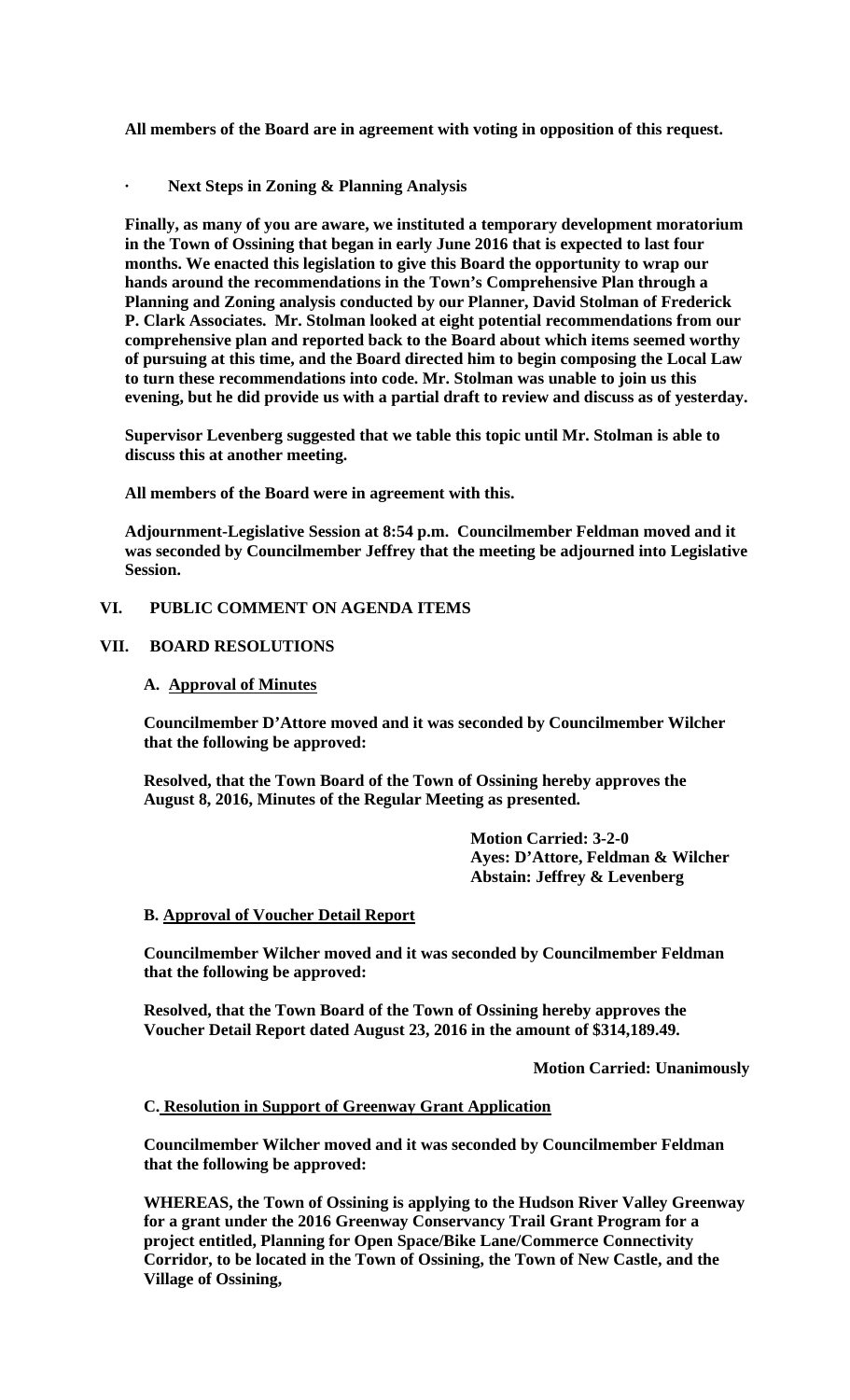**WHEREAS, the grant application requires the applicant municipality to obtain the approval/endorsement of the governing body of the municipality or municipalities in which the project will be located;** 

**NOW, THEREFORE, be it resolved that the governing board of the Town of Ossining hereby does approve and endorse the application for a grant under the 2016 Greenway Conservancy Small Grant Program, for a project known as Planning for Open Space/Bike Lane/Commerce Connectivity Corridor and located within this community.** 

**Supervisor Levenberg stated that as you know, we have applied through the CFA process for grant money to help with planning of the Bike/Pedestrian/Open Space Corridor to help connect our communities and our parks to one another to make them more bikeable and more friendly to ecotourism. The Hudson Valley Greenway Grant is another opportunity for us to seek grant funding. We have reached out to the Town of New Castle and the Village of Ossining to partner with us on this grant, and so far have heard back and New Castle is on board. The Greenway requires we pass a resolution to identify the board's approval of the Town applying for this grant.** 

 **Motion Carried: Unanimously** 

### **D. Resolution of the Town Board of the Town of Ossining in Opposition to Proposed Rule 2016-13701**

**Councilmember D'Attore moved and it was seconded by Councilmember Wilcher that the following be approved:** 

**WHEREAS, the U.S. Coast Guard is considering designating 2,400 acres of Hudson River Estuary as new anchorage areas for commercial barges along the Hudson River shoreline from Yonkers to Kingston and has proposed a rule establishing such new anchorage grounds; and** 

**WHEREAS, there are three proposed anchorage grounds in the Hudson River adjacent to the Hudson River shoreline in Westchester County and Rockland County and those locations are known as Yonkers Extension, Montrose Point and Tompkins Cove; and** 

**WHEREAS, the only notification that has been provided by the Coast Guard regarding the proposed anchorage grounds is through the publication in the Federal Register; and** 

**WHEREAS, despite requests from several public interest organizations and local, state and federal elected officials, including U.S. Senators Charles Schumer and Kirsten Gillibrand, to hold public hearings on the new proposed anchorage grounds, to date the Coast Guard has declined to schedule any public hearings and will only be accepting written comments until September 7, 2016; and** 

**WHEREAS, Scenic Hudson and Riverkeeper, as well as many municipalities, have voiced their concern and opposition to establishing these new anchorage grounds; and** 

**WHEREAS, the designation of these new anchorage grounds, which would become water-based parking areas for commercial barges on the way to and from the everbusier Port of Albany, portends an increase in barge traffic on the Hudson River; and** 

**WHEREAS, the proposed anchorage sites abut the main shipping channel of the river, which will increase congestion on the river, and may lead to collisions and create additional homeland security issues along the riverfronts; and**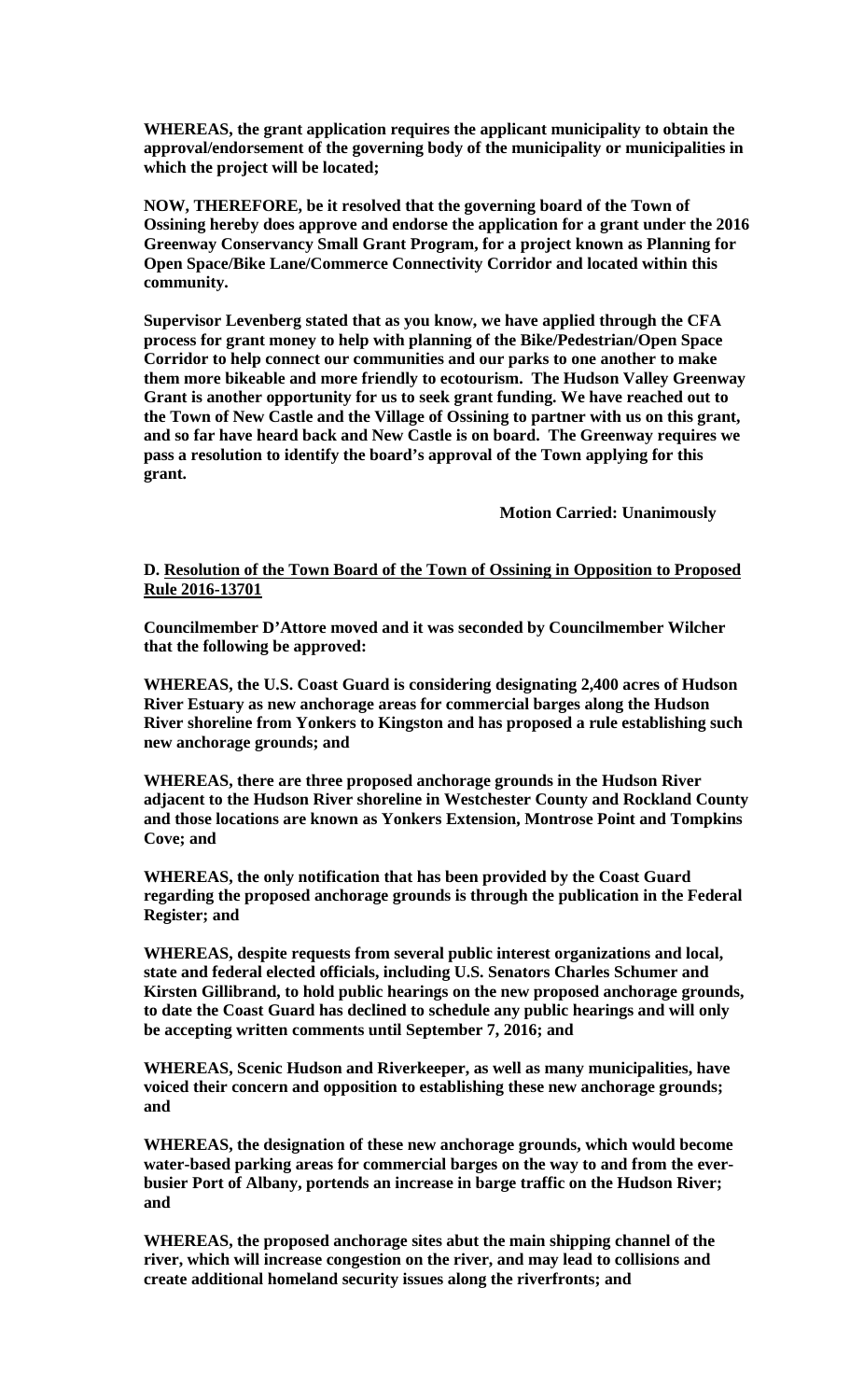**WHEREAS, such efforts by the Coast Guard would serve to re-industrialize the Hudson River in areas undergoing transformation, coastal revitalization and adaptive reuse away from commercial and industrial uses and toward residential and recreational uses, and which re-industrialization would be inconsistent with the local long-term waterfront goals and regional initiatives toward Hudson Valley tourism; and** 

**WHEREAS, the establishment of these anchorages will cause noise and light pollution, produce river bed scarring of delicate river bottom habitat through the use of heavy ground tackle and congregate dangerous material, such as crude oil, directly adjacent to the shoreline; and** 

**WHEREAS, large anchoring equipment used by commercial vessels disturbs bottom sediment and can damage wildlife habitats, including those of endangered species that live in and abut the river; and** 

**WHEREAS, the anchoring of ships and barges poses health, safety and welfare concerns from possible oil and fuel spills; and** 

**WHEREAS, the Town of Ossining, along with many other municipalities within Westchester County, is a participating community under the Hudson River Valley Greenway Act, part of the intent of which is to establish a cooperative effort to advance the State's commitment to preserve, enhance and develop the worldrenowned scenic, natural, historic, cultural and recreational resources of the Hudson River Valley; and** 

**WHEREAS, the Town of Ossining has a high population of recreational boaters, who will be required to bypass the nearby proposed anchorage sites and navigate the increased commercial traffic on the Hudson River, which may create health, safety and welfare issues; and** 

**WHEREAS, the Town of Ossining has already expended large sums of taxpayer money to clean up contaminated areas within the Town and is concerned about the increased likelihood of such future contamination from the increased commercial traffic and risk of spills from the ships that would utilize the proposed anchorage sites; and** 

**WHEREAS, the Town of Ossining has a population of fisherman who utilize the river as a source of sustenance and who may be harmed by the increased contamination caused by the proposed anchorage sites; and** 

**WHEREAS, the Town of Ossining is in the process of evaluating the potential of opening up its shoreline and beaches to the public in certain locations, and the impacts that may result from the proposed anchorage sites may cause the Town of Ossining to have to reevaluate this plan, to the detriment of its residents and the public; and** 

**WHEREAS, the foregoing potential impacts of the new anchorage grounds have not been adequately studied or addressed, including identifying all impacts from the proposed anchorage grounds; and** 

**WHEREAS, the Coast Guard's proposal does not indicate which agency(ies) will be responsible for overseeing and/or maintaining the proposed anchorage sites and the anticipated impacts that will result from such; and** 

**NOW THEREFORE, BE IT RESOLVED that the Town Board of the Town of Ossining does hereby register its opposition to the proposed rule and urges its disapproval; and** 

**BE IT FURTHER RESOLVED that the Board calls upon the Coast Guard to increase the ability for public comment by scheduling and actively promoting**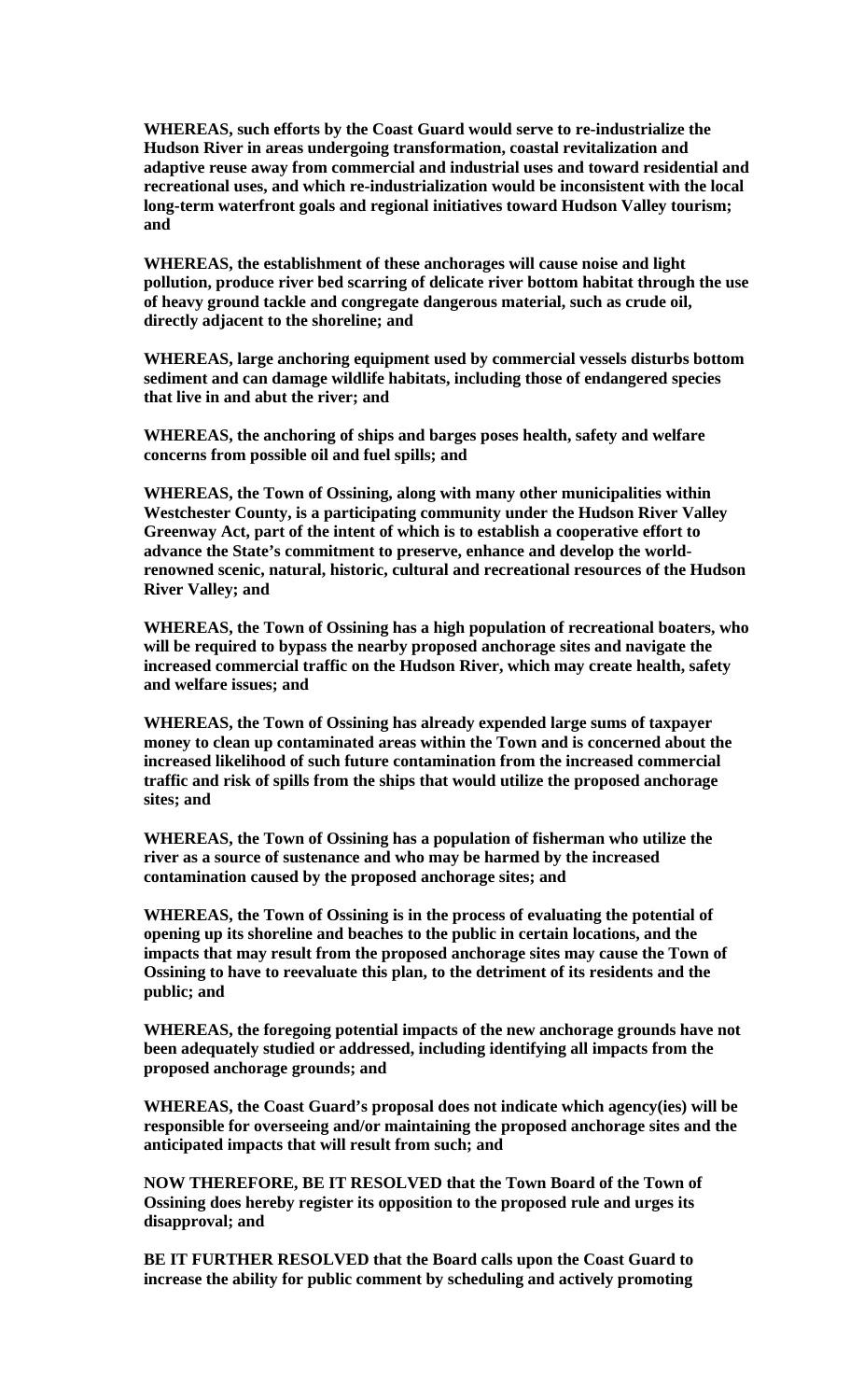**additional public forums that are easily accessible throughout the affected area so that the community concerns over this complex proposal can be heard and integrated into the rulemaking process as early as possible; and extend the public comment period no shorter than 90 additional days.** 

**BE IT FURTHER RESOLVED that the Town Board of the Town of Ossining urges residents to voice their concerns on the proposed new anchorage locations identified as Docket ID USCG-2016-0132 at http://www.regulations.gov by September 7, 2016; and** 

**BE IT FURTHER RESOLVED that this resolution be distributed to U.S. Senator Charles Schumer, U.S. Senator Kristen Gillibrand, U.S. Congresswoman Nita Lowey, U.S. Congressman Eliot Engel, Governor Andrew Cuomo, N.Y.S. Secretary of State Rossana Rosado, N.Y.S. Senator David Carlucci and N.Y.S. Assemblywoman Sandy Galef; and** 

**BE IT FURTHER RESOLVED, the Town Board authorizes the Town Supervisor to execute any and all correspondence conveying the Town's concerns as set forth herein or as may become known in the future based upon further review of the proposal.** 

**Supervisor Levenberg stated as mentioned, there is a proposal before the US Coast Guard to consider setting up anchorages for barges along the Hudson River, specifically off Yonkers and Montrose Point. I attended a meeting in Yonkers yesterday with other municipal elected officials and staff to identify how we can work together to oppose what many of us believe will be working at odds with what the rivertowns have worked so hard to achieve—i.e. to get away from industrialization of the river and steer towards tourism, recreation, and natural beauty.** 

 **Motion Carried: Unanimously** 

### **E. Proposal: Cleaning Services at the Town Court**

**Councilmember D'Attore moved and it was seconded by Councilmember Wilcher that the following be approved:** 

**Resolved, that the Town Board of the Town of Ossining hereby accepts the proposal dated August 16th, 2016 from Arco Cleaning, Mt. Kisco, for bi-weekly cleaning services of the Town Court Offices at a rate of \$500 per month.** 

**Supervisor Levenberg stated as you know, the Town court acts as a consolidated court serving both the Village and Town of Ossining. As such, we have an intermunicipal agreement with the Village that outlines services provided. In the appendix to the IMA, there is a lease agreement for the Town Court offices. We were made aware, recently, by the Village that the agreement does not include cleaning services. Although the Village staff has been cleaning the Town Court since it was consolidated, this arrangement is not longer acceptable to the Village and they have asked the Town to contract separately. As such, we are asking you to approve a contract with Arco cleaning to clean the court offices twice a week.** 

 **Motion Carried: Unanimously** 

#### **F. Stipulation of Agreement: Denise Awerdick**

**Councilmember Jeffrey moved and it was seconded by Councilmember Wilcher that the following be approved:** 

**BE IT SO RESOLVED, that the Town Board of the Town of Ossining hereby ratifies and approves the Stipulation of Agreement between the Town of Ossining and Denise Awerdick; and**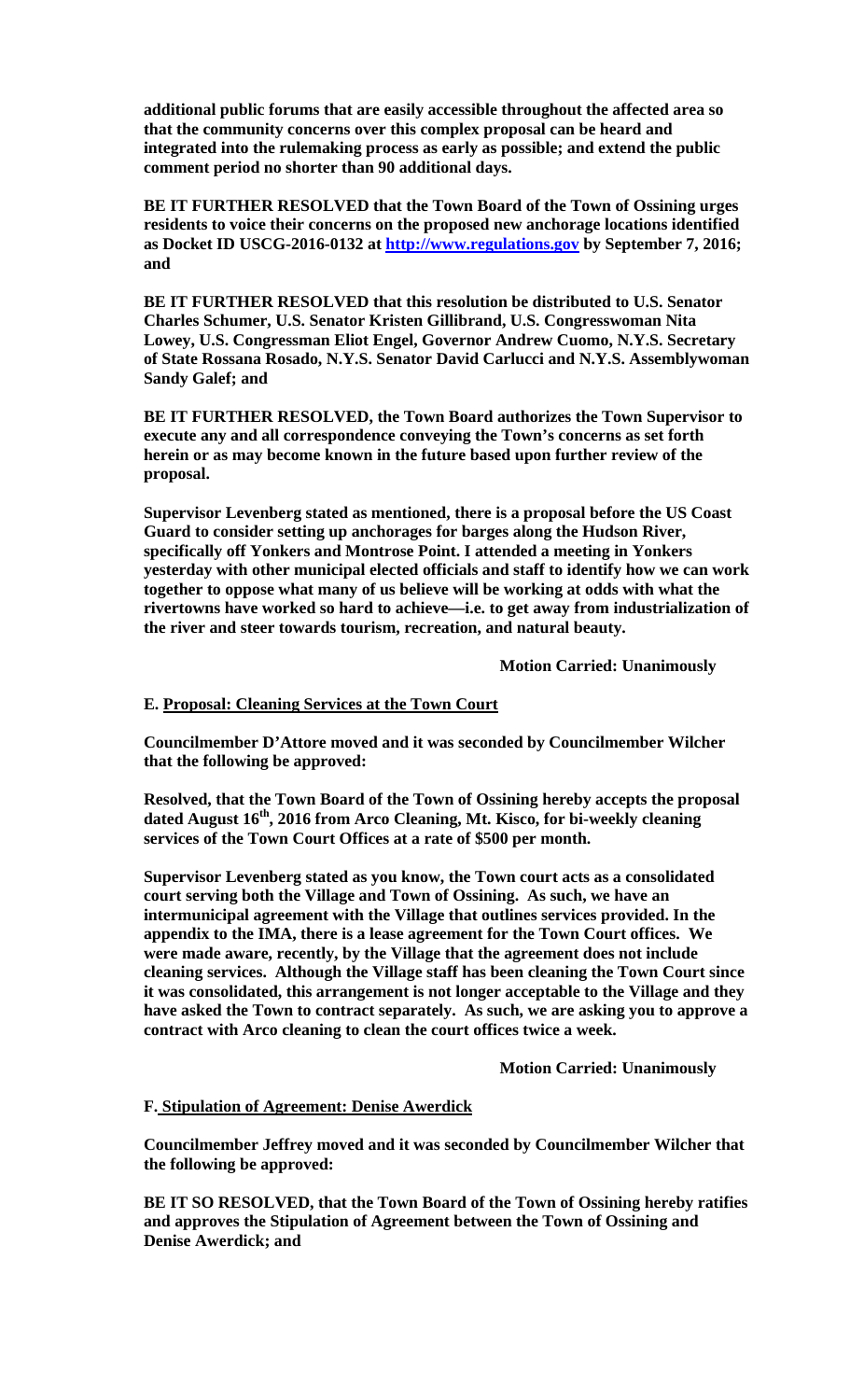**IT IS FURTHER RESOLVED, that the Town Board hereby authorizes the Town Supervisor to execute the Stipulation of Agreement on behalf of the Town.** 

**Supervisor Levenberg stated that this resolution is to authorize me to sign an agreement on the Town's behalf with one of our employees in relation to a personnel issue.** 

**Motion Carried: Unanimously** 

### **G. Provisional 2016 Cabaret License Approval-Ballroom Studio of Westchester**

**Councilmember Jeffrey moved and it was seconded by Councilmember Feldman that the following be approved:** 

**Resolved that the Town Board of the Town Ossining Extends a Provisional Cabaret License for a period of three months from August 23, 2016 through November 23, 2016 to the Ballroom Studio of Westchester from Sunday through Thursday until 10:00 P.M. and Friday and Saturday until 12:00 A.M. (midnight).** 

**Therefore be it Resolved that this is subject to the conditions of the provisional license. The Town Board of the Town of Ossining authorizes the Town Clerk to issue this provisional license.** 

 **Motion Carried: Unanimously**

### **VIII. CORRESPONDENCE TO BE RECEIVED AND FILED**

### **IX. MONTHLY REPORTS**

**Councilmember D'Attore moved and it was seconded by Councilmember Wilcher that the following be approved:** 

**Resolved, that the Town Board of the Town of Ossining hereby accepts the following monthly reports:** 

**Tax Receiver's Office-July 2016** 

 **Motion Carried: Unanimously** 

# **X. VISITOR RECOGNITION**

**Mr. Adam Stolorow was present on behalf of his client Cynthia Manacharian to address the issue on the Sunshine Children's Home. Here to ask the Board for their support on opposing the negative declaration that New Castle Zoning Board of Appeals is going to**  issue for the request to expand the home by 222 beds. At the July  $25^{\hat{d}t}$  ZBA meeting it **looked like they were going to approve the resolutions. There was a notice that came out**  that the next action day for ZBA will be September 28<sup>th</sup>. Mr. Stolorow stated that this is the **Town Board's last opportunity to share their opinion before the ZBA votes on this topic. Mr. Stolorow has also submitted a FOIL request regarding flow records.** 

**Ms. Kaja Gam read the following statement:**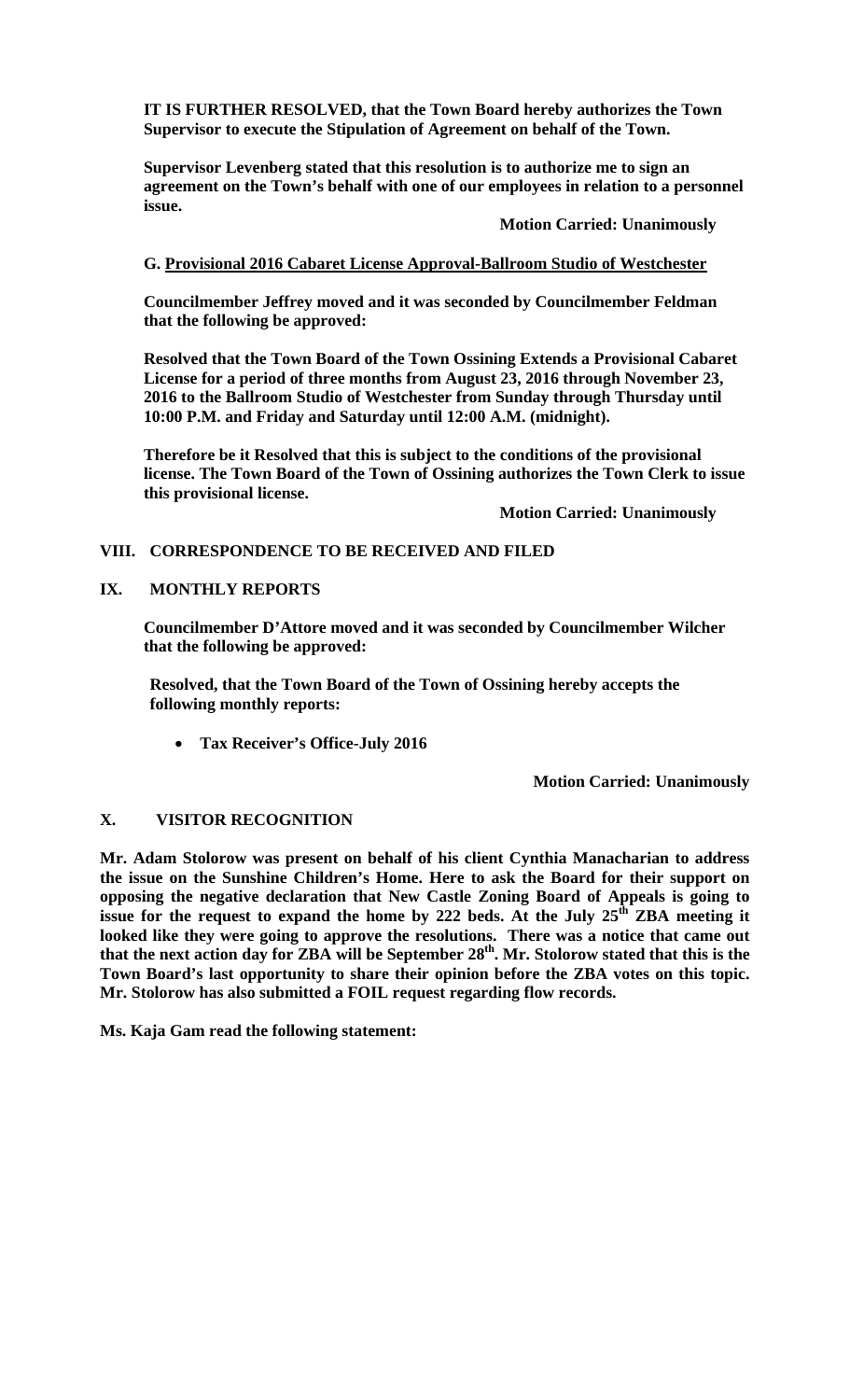**August 23, 2016** 

To the Town of Ossining and the Village of Ossining

I was present at the New Castle Zoning Board Meeting on July 25th where a green light was given to the Sunshine home expansion.

I have followed the trail of water since Late November 2015, when Town of New Castle and Village of Ossining were discussing the Purchase of Water in connection with the Indian Brook Water Treatment Plant renovation. Some in this room may recall the push by New Castle for a separate Spring Valley Road water district, and of course, the reason for this request: The Sunshine Nursing Facility Expansion.

I want speak out to the damage and devastating effect the blasting is going to have on the watershed and the wetlands. They will be blasting rock and granite. More than two acres of it. Think about the dust that creates. Think about the silt it creates. Then add the fact that we now know the rock is irradiated. We will for sure have silt in our drinking water and in the wetlands including Cedar Lake Pond. The best we can hope for is that the rock they blast is not radiated.

Indian Brook Reservoir and the Croton Watershed are important and critical environmental areas and designated as such by the NYS DEC in 1990. In 2008 the municipalities surrounding the area got together and with the support of the Westchester County Department of Planning and the NYSDEC Hudson River Estuary Program Initiated the Indian Brook-Croton Gorge Watershed Conservation Plan. The 83-page document can be found on their website westester.gov/planning. Town of Cortlandt, Village of Croton-on-Hudson, Town of Ossining, Village of Ossining and Town of New Castle.

We tend to forget about these initiatives and the follow through that is needed to stick to the promises. We fall back into caring only about our own duck pond, we put on blinders on. The consequence is that we neglect to pay attention to decisions that are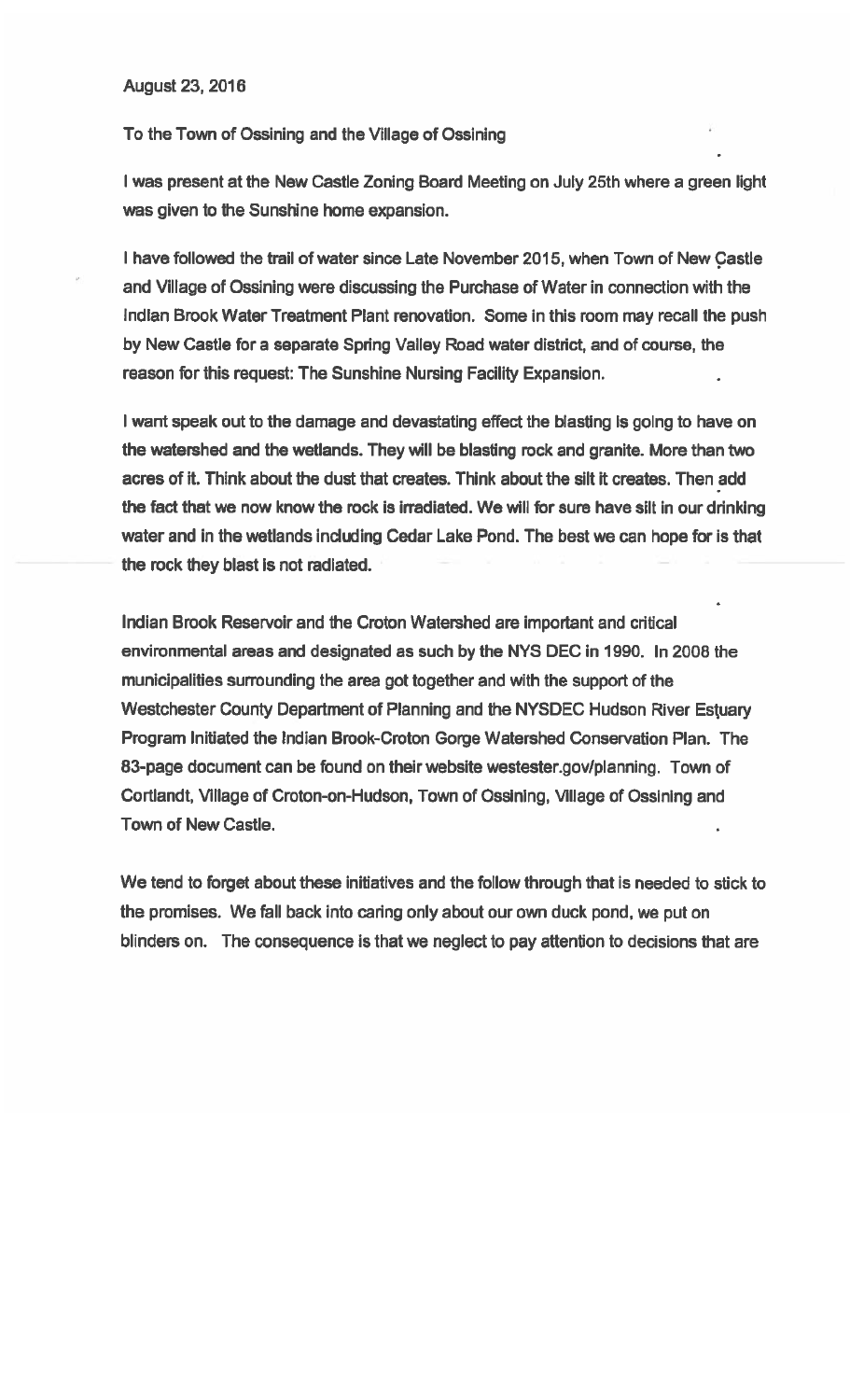made outside our own municipality area that will impact all of us, and that may even be in disagreement with decisions we are mutually bound by.

But we are all in this together - we share the nature around us and the consequences of what is done to it. Artificial municipal boundaries do not mean that I will not enjoy Cedar Lane Park or the Croton River, because I live in the Village of Ossining.

Ossining, Town and Village alike- should also consider the pressure on the water filtration system with added silt at a time when Ossining is upgrading its water filtration system. Are the effects of the Sunshine construction and blasting going to add additional cost for both the village and the Town-

Has the Town considered this? And can the Town sewer system even handle the silt? Who is going to foot that bill? Are there any NYS regulations that require approval from affected municipalities when another municipality stirs up the mud - so to speak?

These are all questions that need to be answered. It has the potential to be an environmental disaster, and we need an EIS.

Kaja Gam

55 Wolden Road